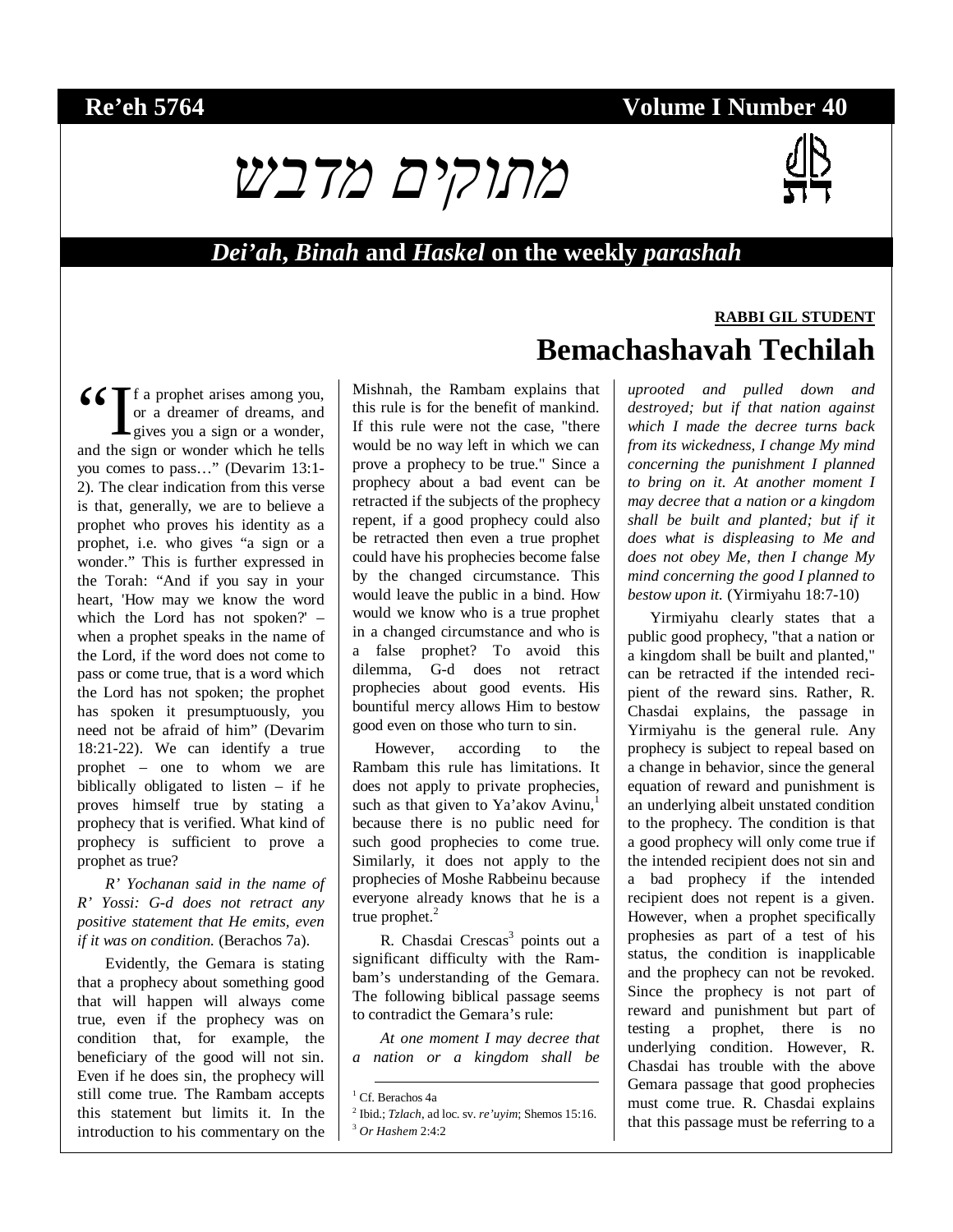prophecy that does not discuss reward and punishment and therefore does not have this underlying condition. Understandably, this is a difficult reading.

R. Chasdai also offers another solution. He suggests that the passage in Jeremiah is not discussing prophecies at all. It is discussing decisions by G-d that are not relayed via prophecy. If G-d decides to punish a nation who then repents, G-d will not punish them. And if He decides to reward a nation who then sins, He will no longer reward them. Therefore, the passage in Yirmiyahu refers to heavenly decisions and the Gemara refers to good prophecies, whether public or private.

R. Yitzchak Abarbanel<sup>4</sup> offers the surprising suggestion that the Gemara represents a minority opinion with which we need not agree. He, therefore, explains that prophecies

4 Commentary to the Torah, vol. 3 pp. 177-178

critical tool for selfimprovement is having some model with which to **A** critical tool for self-<br>improvement is having some<br>understand the inner workings of the self. This approach was taken by the various schools of psychology: Freud's id-ego-super ego, Berne's Child-Adult-Parent, etc.. *Lehavdil* the Zohar also offers a model of the human psyche, one more oriented toward a particularly Jewish concept of selfimprovement.

There are three terms the Torah and Talmud use to refer to the soul: *nefesh*, *ruach*, and *neshamah*, often referred to in Kabbalistic literature by the acronym "*naran*". The Zohar in numerous places finds the Torah's choice of term for "soul" to be significant, that each refers to a different aspect.

R. Chaim Volozhiner explains this by invoking a common metaphor: "*Our* Rabbonim z"l *already compared the three-fold living* ruach *of man – the making of a glass utensil to reviving the dead. They said, 'It is a*  kal vachomer *(a fortiori) argument from a glass utensil, which is made by the breath of flesh and blood... Flesh and blood, which is made by the breath of* HaKadosh Baruch Hu*, how much more so!...'* 

 "*For the message must be similar to the metaphor. When we study the* 

*breath of the mouth of the worker into a glass container when he makes it, we find in it three concepts. The first idea is when the breath of air is still in his mouth, before it goes into the opening of the hollow tube, we can only call it then a* 'neshimah*'. The second idea, when the breath enters the tube, and continues like a line, then it is called '*ruach' *(wind). The third, lowest, idea, is when the breath goes from the tube and into the glass, and inflates in it until it becomes a container to fit the will of the glass-blower, then his wind stops and is called* 'nefesh'*, a term of rest and relaxation.*" (Nefesh Hachaim 1:15)

The Zohar briefly describes the dynamic between these components. "The various components of the *Tzaddik* are all inter-connected, *nefesh*  with *ruach* and *ruach* with *neshamah*; and the *neshamah* is connected with the Holy One (blessed by He) so that [even] the *nefesh* is bound up in the Bond of Life." (Zohar, Acharei Mos)

We say in morning prayer, "My Gd, the *neshamah* which you have placed within me is *tehorah* (pure)..." The *neshamah* remains unsullied even in the present. Our first words upon waking up are "...for you have returned my *neshamah* within me..." The *neshamah* joins Hashem's presence in heaven when we sleep. It contains the spiritual side of man. No

# **2** *Mesukim Midevash*

about good or bad events in the future are subject to change if the intended recipient repents or sins, as Yirmiyahu indicates. Since such prophecies are non-absolute, a prophet must be tested on other kinds of prophecies, namely: miraculous signs, i.e. actions that go contrary to nature; or the telling of the past or future with neither good nor bad implications.<sup>5</sup>

5 E.g. Shmuel I 9:19-20, 10:2-8

# **RABBI MICHA BERGER Bakeish Shalom**

matter how much man gets caught up in his day-to-day life, the Zohar teaches that the *neshamah* is his link to the heavenly realm. It still is aware of man's origin in heaven before birth, and strives to return to that purity. No matter how rote or habitual one's observance becomes on the conscious realm, the *neshamah* is aware of the significance. This is the basis of the common explanation about why *tefillah* has some value even without *kavanah*. Within the *neshamah*, well below the conscious mind, a connection is made with the Almighty.

In the middle – "connected", as the Zohar tells us, to both *nefesh* and *neshamah* – resides the *ruach*. Literally *ruach* means "wind", the unseen air blowing about the seen objects of the world. By extension, it is man-the-creator's power to control the world around him. The *ruach* too has desires, the urges of the world of man. The drives for fame, for wealth, and for power are all contained in the *ruach*. These tendencies are direct consequences of consciousness and free will. With the notion of "self" comes the ability to place that self ahead of the rest of the world.

In this week's *parashah* we find reference to the *nefesh*. "Just be strong, lest you eat the blood; because the blood, it is the *nefesh* (soul) – and you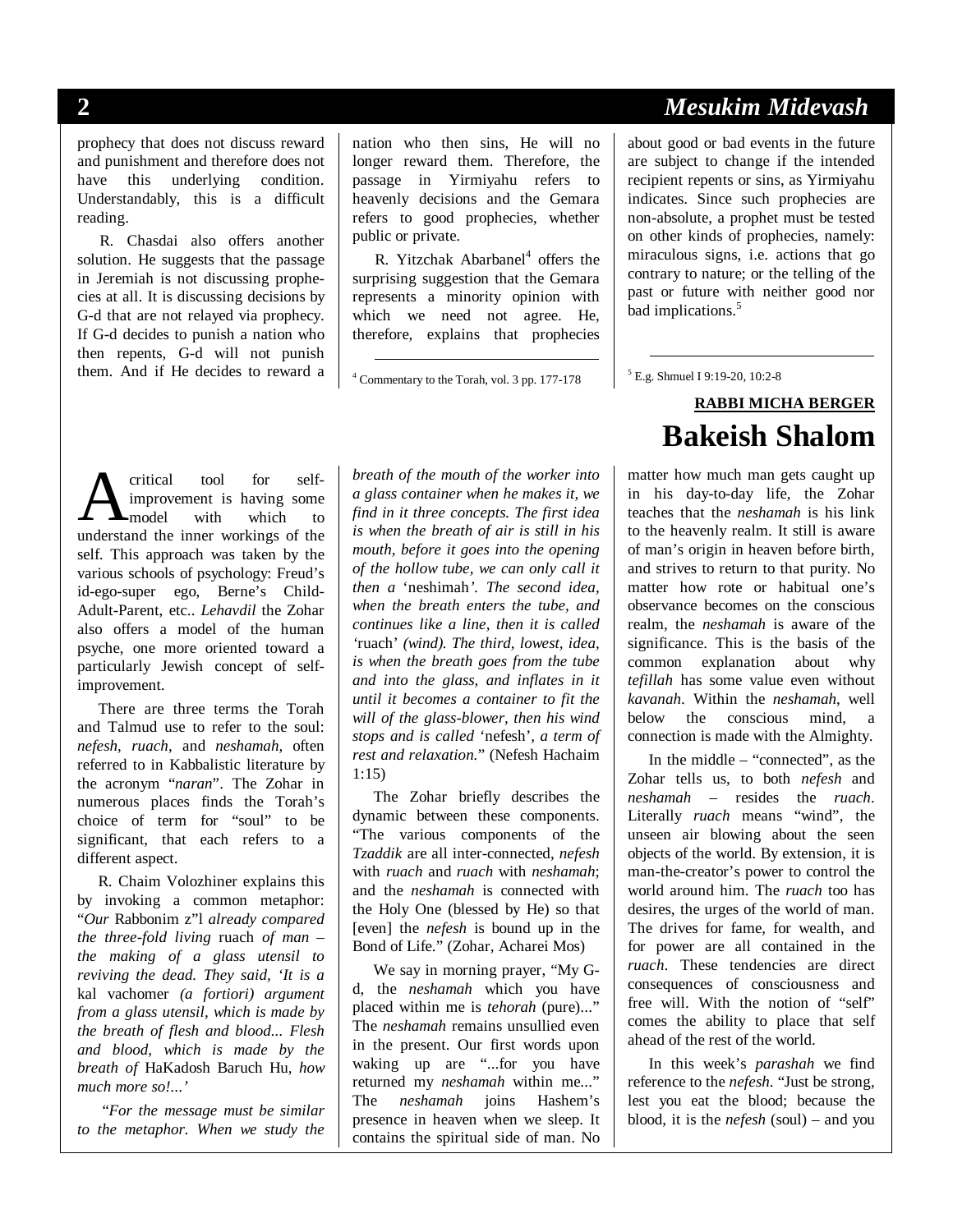### *Mesukim Midevash* **3**

should not eat the *nefesh* with the flesh." (Devarim 12:23)

Rav Samson Raphael Hirsch elaborates. "*To the Torah, the blood is the material which at every beat of the pulse circulates through the whole body, is the medium by means of which the soul exercises its ever-present mastery of the body. So that it is eminently the foremost bearer of the soul, and the Torah forbids animal blood, as the bearer of the animal soul, animal life, any entry into the realm – the holy morally free-willed realm – of the human soul, human life...* 

 "*...and just as you are not to consume the blood, in which the soul has its foremost representative, so also you are not to eat the meat at the time when the soul is still in connection with it, in which the joint you are taking for consumption is still under the mastery of the soul.*" (ad loc.)

As Rav Hirsch explains, the prohibition against eating circulatory blood is because it is the seat of animal life and the animal soul. This is why the verse ties it to eating flesh from a living animal – animalism should be beneath man; one should not try to absorb it.

*Nefesh* is the force that controls and maintains the body, its life force. The term "*nefesh*" describes the physical drives. The verse tells us the motivation behind prohibiting blood by its choice of term for soul. "The blood, it is of the *nefesh*." Hirsch's explanation "the Torah forbids... the bearer of the animal soul... any entry

anctity and Kingship, *Kedushah uMalchus*. Thus end *Pesukei deZimrah*, leading to the first *beracha* of the *Shema*. How do they relate? Where is G-d the King before the *Shema*? Why say a *Kedushah*? S

into the realm... of the human soul," tells us that the prohibition against eating blood is to prevent tainting, prejudicing the *ruach* with something that brings to mind the *nefesh*.

Our *parashah* lists the kosher species, connecting them to the dichotomy between *tum'ah* and *taharah*. "But these you should not eat... because they raise their cud, but their hooves are not split, it is *tamei* to you.... And all [fish] which do not have fins and scales you should not eat, it is *tamei* to you. All birds that are *tahor* you may eat." (Devarim 14:7, 10-11)

As we saw in the past, the Ramchal defines the personal attribute called *taharah*: "*Taharah*['s] ... essence is that man shouldn't leave room for the inclination in his actions. Rather all his actions should be on the side of wisdom and awe [for the Almighty], and not on the side of sin and desire."<sup>1</sup> Note that if we identify desire with the *nefesh*, and the power to consciously decide with the *ruach*, the *kashrus* of species is about the same tainting of the *ruach* as Rav Hirsch's warning about consuming blood.

*Taharah* then is the shift from a *ruach* that is prejudiced by the *nefesh* to one that is free to use the *nefesh* as a tool. Without being chained down, it is able to fully exercise free will. Once it is *tahor*, the *ruach* is free to serve a higher goal.

1 Mesilas Yesharim, ch. 16

What is a king in Judaism? First, a king relates to his people. As the famous maxim says, *"ein melech b'lo am",* there is no such thing as a king without a nation. The human king rules his people, legislates with a word, and holds power of life and death over them. In return, he protects

The last *kashrus* laws in this week's *parashah* are the prohibitions against eating meat killed improperly, and eating meat together with milk. A shift from *what* one may eat to *how* one is to eat it. "Do not eat any carcass, to the foreigner who lives inside your fences it should be given for him to eat, or sell it to a gentile, for you are *kadosh* – a nation dedicated to Hashem your G-d; do not cook a kid in its mother's milk." (ibid. 21)

When our verse discusses "*kedushah*" it says, "you are a *kadosh*  nation *to* Hashem your G-d". *Kedushah* is a relationship between two things, one thing committing *to*  another. The insertion of the middle phrase into the verse draws a connection between these two prohibited foods, and the extra *kedushah* of the Jewish nation. This *kedushah*  originates in the extra commandments incumbent on the Jew.

People, like animals, eat. It is a function of the *nefesh*. As such, eating has the potential for causing *tum'ah*. In order to prevent this, we not only purify but also sanctify the act of eating. We shift the possibility of becoming slaves to our bodies into an opportunity for becoming committed to G-d. Even the preparation of food is subject to *mitzvos*, and so becomes *kadosh*. *Kashrus* gives us the power to take a *tamei* act, which should reduce human potential, and use it to elevate ourselves, to become higher beings.

# **REB JONATHAN BAKER Sefasai Tiftach**

them from enemies, and leads them in following G-d's word.

How is G-d a King? The analogy should be fairly obvious. In fact, the two are innately linked. G-d lends his power to human beings (as we say in the *beracha* for seeing a king); their power reflects His, and their honor reflects on Him. The Bible notes: